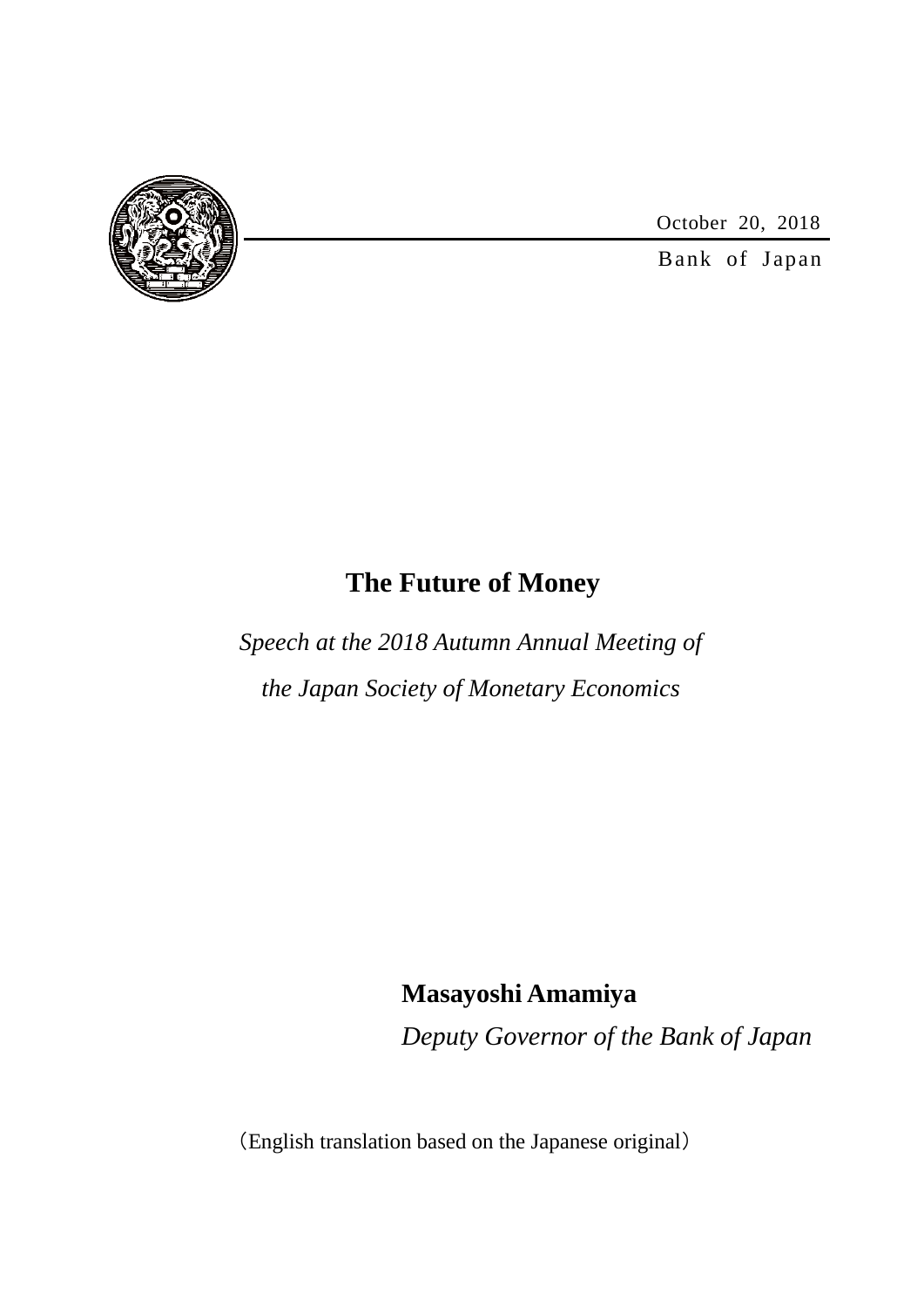## **I. Introduction**

It is a great honor to have this opportunity to deliver a speech at the Japan Society of Monetary Economics.

Today's topic is "The Future of Money." Indeed, this topic is now gaining great attention and being lively discussed among various entities, due to on-going IT innovation, global developments of various cashless payment means including mobile payments, the emergence of crypto-assets and the idea of central bank digital currency.

Money is the core of financial services and economic society, and central banks were born to play a key role in the fundamental infrastructure regarding money. Accordingly, thinking about the future of money inevitably makes us reconsider the future of financial services, the economy and central banks. Moreover, as we can see with the global "data revolution" behind the recent developments of cashless payments, the future of money is closely linked to how information and data will be used in economic society in the coming era.

In this speech, please allow me to use the word "money" as a general term covering various payment and settlement means, and which is not limited to central bank money and bank deposits.

## **II. The Function of Money**

#### **Money and Credit**

Before going into the issues regarding the future of money, I would like to touch upon the origin and fundamental function of money.

Money is undoubtedly one of the greatest inventions of humans, comparable to "language" or "fire." Money enabled people to exchange goods and services across space and over time, and to build an economic society. Indeed, it would have been extremely difficult for humans to barter goods or services without using money, since such direct exchanges can only be implemented by a "double coincidence of wants."

Economics textbooks describe the three functions of money as "a measure of value," "a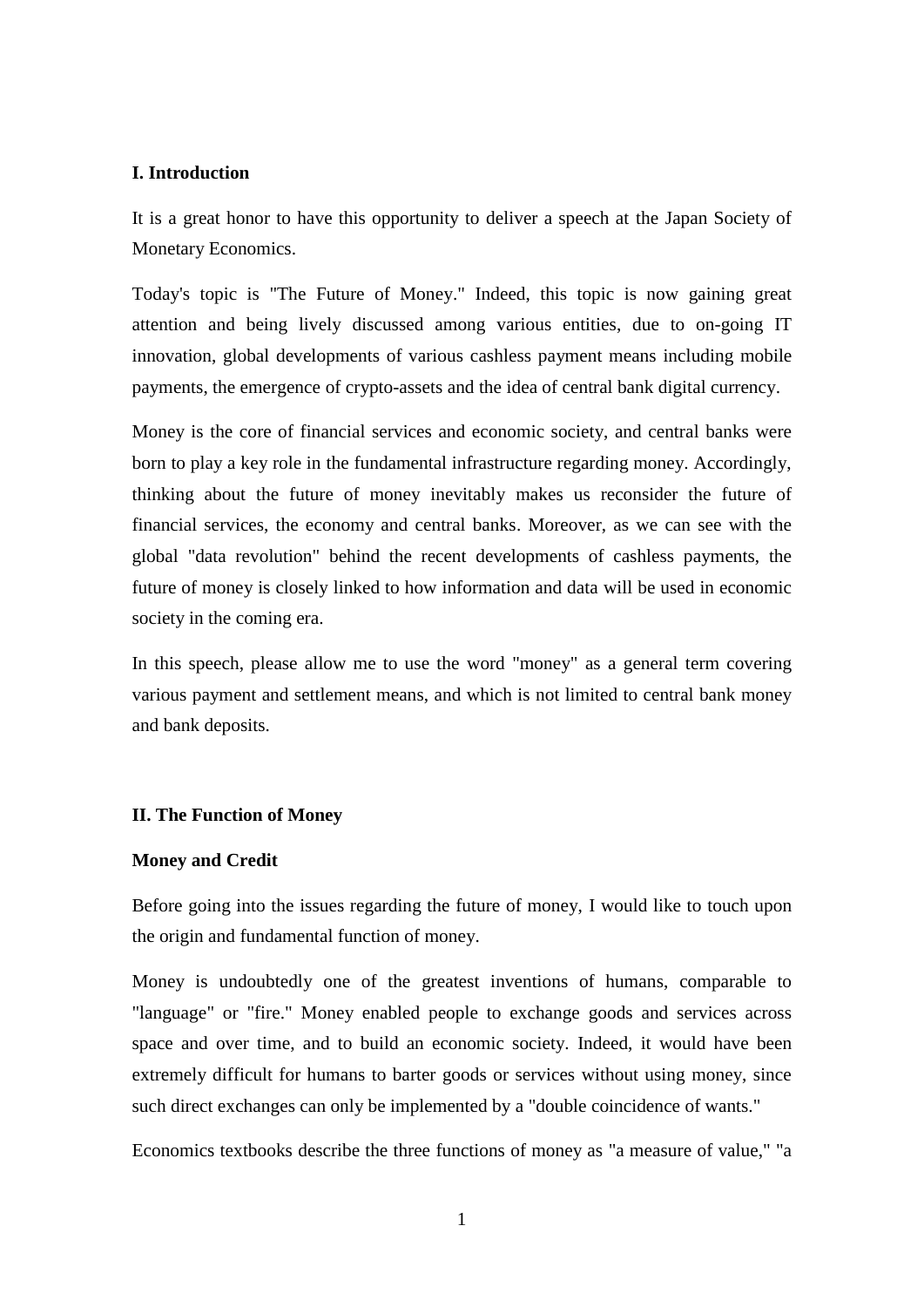store of value," and "a medium of exchange," and credit is the foundation of all of them. Money can perform these functions because people believe that all other people will accept money in the future. Humans became able to share such intangible credit with unknown others by building a "chain of trust," and with that built an economic society.

Until now various materials such as sea-shells and pieces of metals had been used. The core value of money, however, does not lie in the utility of its materials. If the material of money itself has use value, it would be consumed without being circulated, and would not function as money. Yap Island's famous stone money, known as Rai or Fei, was difficult to find any value in its use. Moreover, it was difficult to even carry around huge stone money. Indeed, Yap Island's people found value in the stone money not in the utility of its materials, but in the "information" or "story" embedded in the stone money. By looking at the stone money, Yap people imagined how hard it had been to carve out and transport it. Yap people even found value in stone money which had sunk to the bottom of the sea as the ship transporting it was shipwrecked. They trusted the story of the hard work and the tragic shipwreck, and traded using the stone money which they had never seen but believed to be lying at the bottom of the sea. This case vividly illustrates that the functions of money lie in credit.

#### **Money and Information Processing**

From the perspective of information processing, money has transformed the value of various goods and services with "prices" by its common units, and enabled price mechanisms to function effectively.

Indeed, money is indispensable to the concept of "general prices" and "inflation." The measure of value in a barter transaction remains to be a relative value between individual goods and services, such as "1 kg of meat for 10 kg of rice." The invention of money made it possible to denominate all the goods and services by a single unit of value, and aggregate the measured value of them in a standardized methodology.

As such, money has made information processing regarding various economic activities significantly more efficient. The creation of money was definitely one of the main drivers that enabled humanity to build an economic society. The cases of hyperinflation in recent history always led to extreme malfunctioning of the economies, because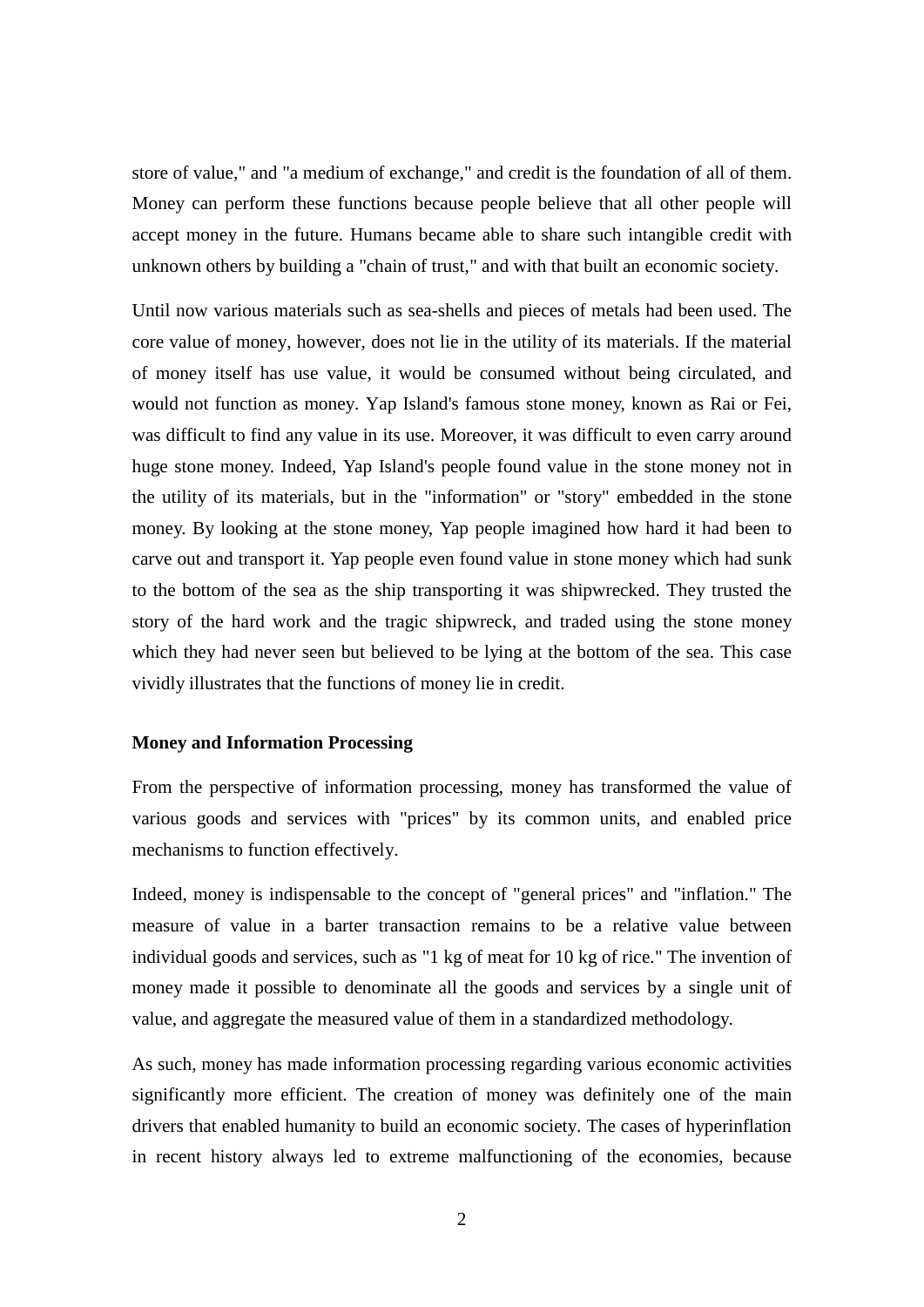hyperinflation destroyed people's "chain of trust" and price mechanisms, and thereby made information processing through money extremely inefficient.

However, if many different types and units of money circulate in the economy, people would need to assess the credibility of each issuer, determine whether they could accept it or not, and agree with each other on the exchange rates between multiple numbers of units at each transaction, accordingly the efficiency of information processing would be substantially impaired. Central banks, being assigned the duty of issuing banknotes as the single issuer, were established to overcome such turmoil.

#### **The Establishment of Central Banks and "a Two-Tiered System"**

In order for central banks to obtain sufficient credibility to function as a single issuer of banknotes, many conditions must be fulfilled, such as establishing an institutional framework to make them sufficiently credible. Central banks therefore, were born after modern national states were established which is where these conditions were likely to be met. Indeed, the history of many central banks is less than 200 years old. Some central banks, such as the Riksbank in Sweden and the Bank of England in the United Kingdom, were born in late 17th century. These central banks, nevertheless, originally performed the functions that were close to those of commercial banks, and they were only gradually transformed into modern central banks. For example, the Bank of England, which was born in 1694, was exclusively assigned the role of issuing banknotes by the Bank Charter Act in 1844, 174 years ago, and it became the model of modern central banks.

From the perspective of the supply of money, the establishment of modern central banks has led to a two-tiered system, which consists of the central bank and commercial banks. In this system, the central bank exclusively supplies the public the central bank money or base money (i.e. banknotes and central bank deposits), and commercial banks provide deposits through credit creation based on the base money.

This two-tiered system has various advantages regarding information processing and resource allocation. This is why almost all countries in the world have adopted this system, although it has only been 200 years since modern central banks were established. As the central bank exclusively issues base money using a single sovereign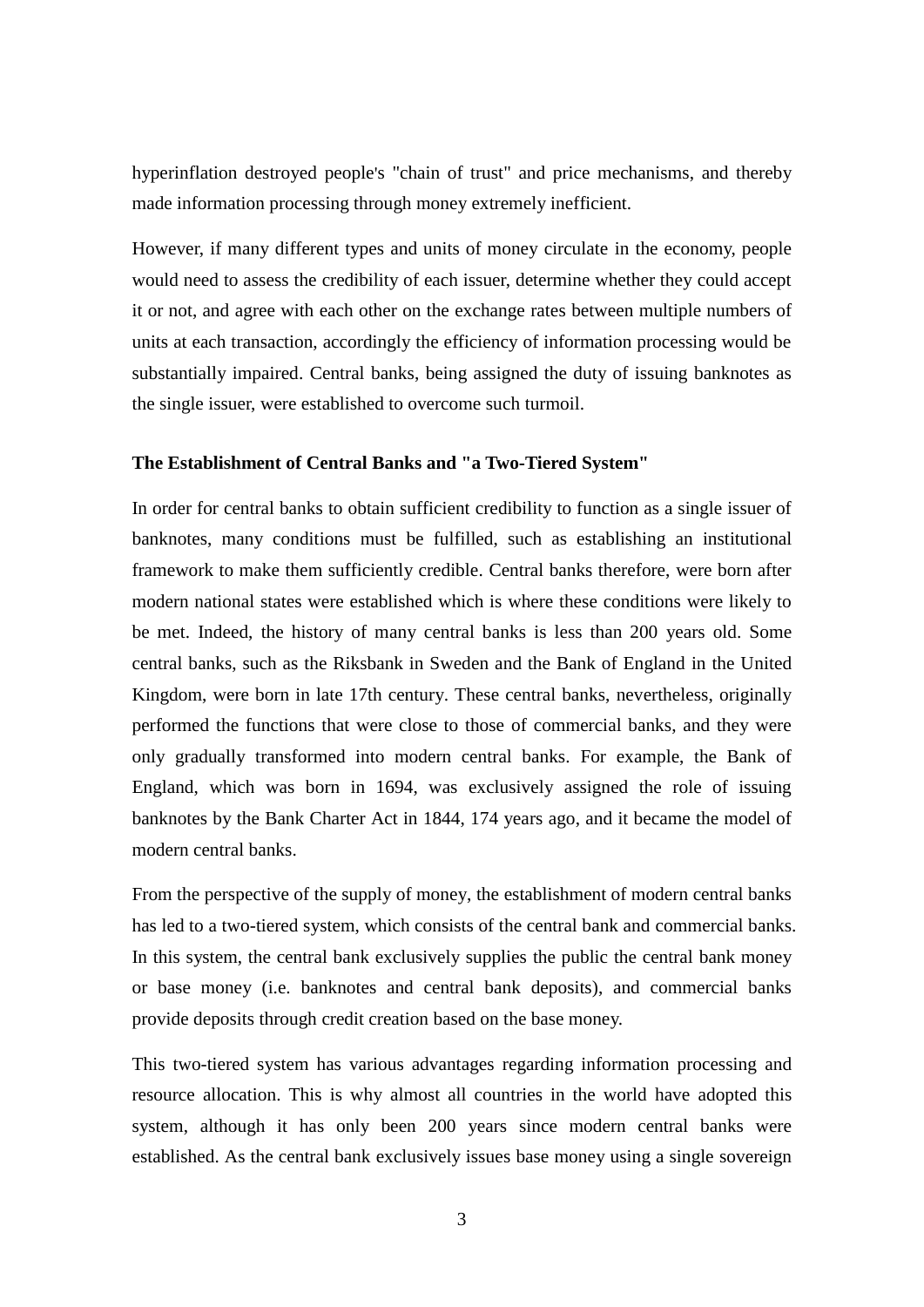unit, people no longer carry the burden of evaluating and converting multiple units of currency. At the same time, commercial banks contribute to efficient allocation of financial resources to the economy through their financial intermediation by private-led initiatives. Furthermore, as credit creation by commercial banks reflects funding needs and economic conditions, the supply of broad money can be flexibly adjusted to some extent.

Commercial banks' credit creation and maturity transformation could sometimes become a risk to financial stability. Indeed, deposit insurance and central banks' lender of last resort (LLR) functions are needed because of commercial banks' maturity transformation. Some in academia proposed the idea of "narrow banking," which virtually prohibits commercial banks' credit creation and maturity transformation. Despite these arguments, almost all countries in the world have so far maintained the above-mentioned two-tiered system. This fact seems to prove that the advantages of the two-tiered system are still greater than its disadvantages.

#### **III. IT Innovation and Digitization of Payment Instruments**

#### **Digitized Payment Instruments**

Under the two-tiered system, private entities, including banks, have developed a range of innovative payment instruments, incorporating the available technologies of the time.

For example, credit cards and debit cards allow their users to make and settle payments by submitting instructions to transfer deposits held in banks. Card users therefore do not have to carry around large amounts of cash. Another example is electronic money. People can charge a certain amount in mediums of electronic money such as IC cards, and thereby avoid making small cash payments every day. Electronic money has particularly developed in Japan.

Furthermore, digitized payment instruments based on the liabilities of non-banks have developed along with the popularization of e-commerce. A typical example is PayPal developed in the United States.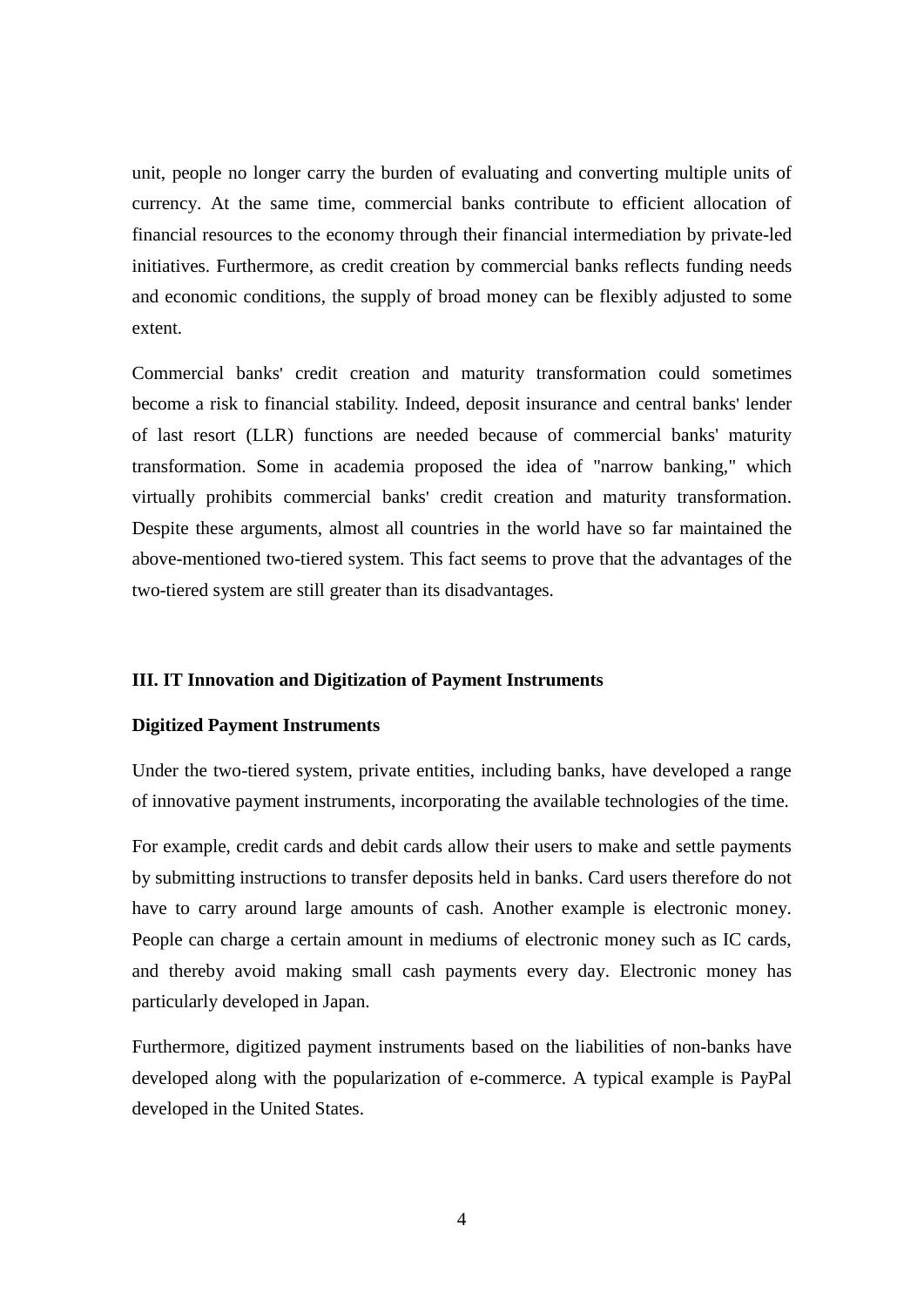#### **The Global Expansion of Cashless Payments**

Today with rapid IT innovation, cashless payments, especially mobile payments, are growing on a global scale. I would like to point out two big changes behind this.

First, the number of people using mobile phones or smartphones has sky-rocketed recently. Since the birth of the iPhone in 2007, smartphones have rapidly spread across the globe in just a decade. According to an estimate by the World Bank Group, around two-thirds of the 1.7 billion unbanked adults in the world have access to mobile phones or smartphones. This change has promoted the rapid growth of mobile payments, especially in emerging and developing economies. In some countries such as China, the share of mobile payments is greater than that of traditional means of retail settlements. A mobile payment does not require bricks and mortar branches or ATMs to provide financial services. Instead it uses digital information technology to reach out to emerging and developing economies and provide financial services globally through leapfrogging physical infrastructure. As such, digital technologies are also gathering much attention as a great instrument to promote "financial inclusion."

The other change is the global "data revolution." Indeed "fintech" can be understood as a financial aspect of the on-going data revolution. People around the world are creating a gigantic amount of data every second by using smartphones for SNS posting, browsing websites and issuing location data through playing games in their daily lives. Some estimate that over 90 percent of the data produced in the history of humanity have been created in the last two years alone. Data processing capabilities have also improved substantially. The importance of data is increasing in a wide range of economic activities and businesses, and it is becoming a new asset which can create added value. In such an environment, cashless payments are gathering great attention as platforms to collect and utilize a variety of data associated with economic transactions. Many data-giant companies known as BigTechs, which have grown rapidly in recent years, are starting to provide cashless payment services with a view to collecting and utilizing big-data.

## **Crypto-Assets and Central Bank Digital Currencies**

Meanwhile, we have also witnessed the emergence of new mediums, that is, "virtual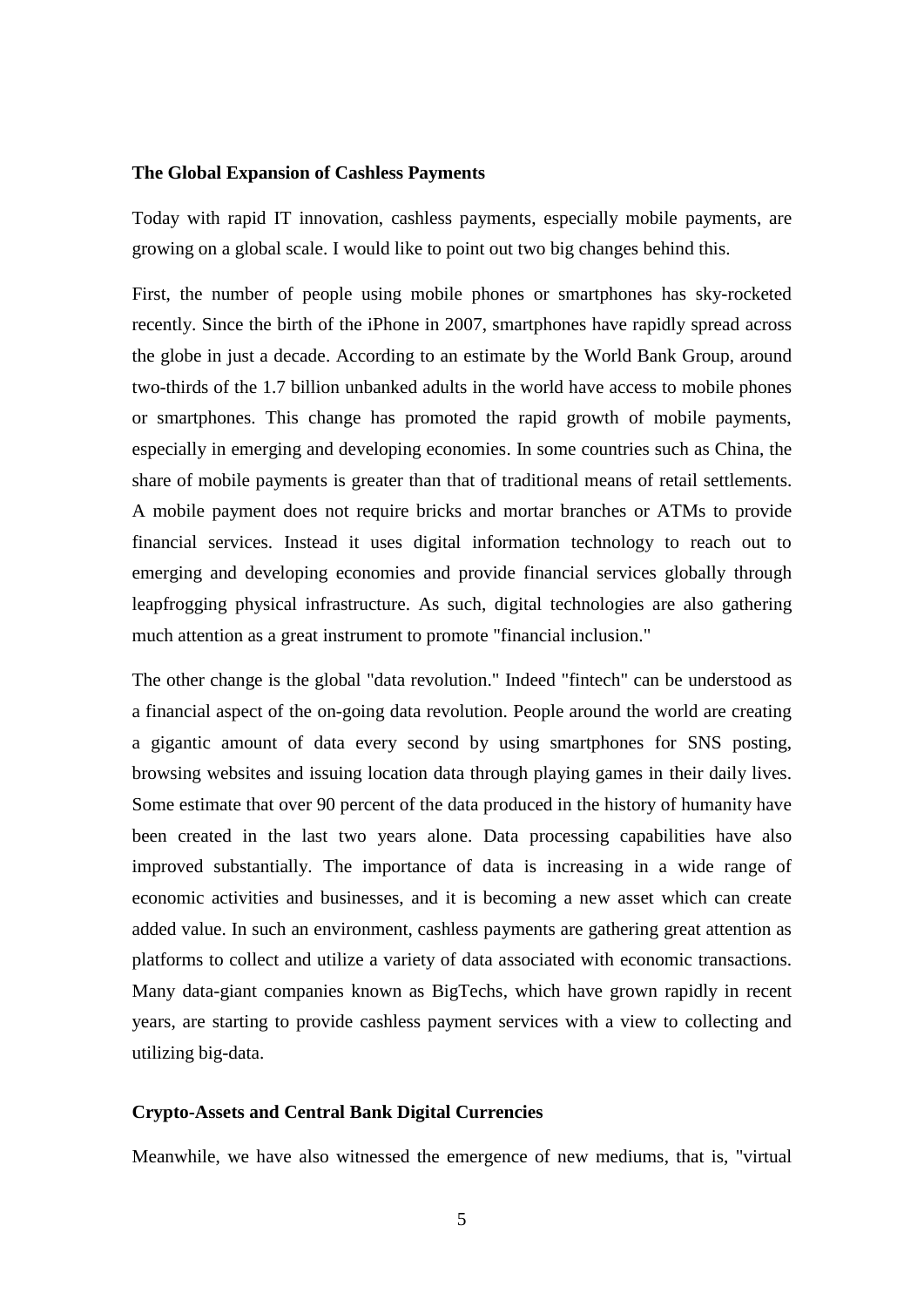currencies" or "crypto-assets."

After the birth of the first crypto-asset, "bitcoin" in 2009, there has been a torrent of newly issued crypto-assets. Nowadays there seems to be around 2,000 types of crypto-assets. Crypto-assets have the following common characteristics: they use "distributed" types technologies such as blockchain and distributed ledger technology (DLT), they do not have a specific issuer, and they are not denominated in sovereign currency units such as yen, dollar and euro.

Recently, there are proposals in academic and international forums that central banks should also utilize new technology and issue digital currencies which could be used as alternatives to banknotes. Some central banks are now seriously considering whether they should issue such digital currencies. For example Sweden, where the use of banknotes is rapidly decreasing, and some emerging and developing countries, where the infrastructure supporting banknotes has not yet fully developed, are now making extensive studies about the issuance of central bank digital currencies.

#### **IV. The Future of Money**

Now, the question arises as to how money will evolve in the future. In view of the rapid pace of technological progress and the drastic change in the environment surrounding payments, settlements, financial services and the economy, it would be difficult for anyone to predict how money will evolve in the future. Bearing such constraints in mind, I dare to present my own views on the future of money for discussion, and I will be touching upon the fundamental nature and functions of money discussed in the previous sections. I would like to summarize my remarks into five key messages.

#### **Credit in Money and Crypto-Assets**

First, it seems unlikely that crypto-assets, without a particular issuer and not being denominated in sovereign currency units, will be widely used for payments and settlements, as long as sovereign currencies maintain their credibility and utility.

Whatever the forms future money takes, money continues to depend on people's credit,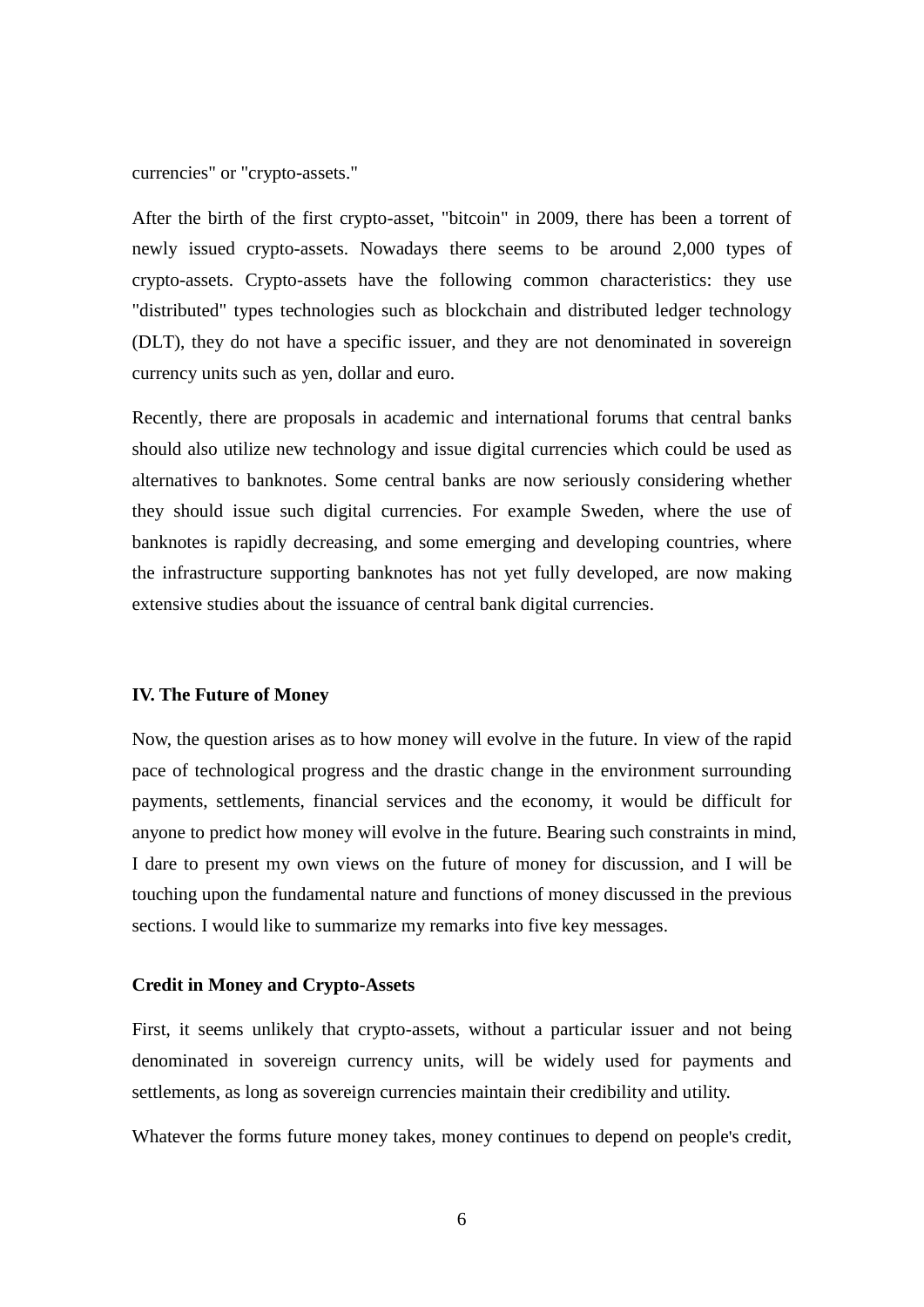as in the case of Yap stone money. Building such credit will incur certain costs. In the case of Yap stone money, the costs were the efforts to carve out the stones and transport them across the ocean (sometimes in a storm). As for sovereign currencies, the institutional framework to ensure central bank independence, as well as the track record of credible policy conduct and operations, play key roles in maintaining the credibility of central banks and sovereign currencies. Once people lose trust in the central bank, even sovereign currencies are not acceptable, as evidenced in the cases of hyperinflation. As long as people's trust in the central bank is firmly maintained, the central bank is able to issue sovereign currencies for its liabilities at low marginal costs.

To make crypto-assets more acceptable for payments and settlements than sovereign currencies, they need to compete with the trust that exists in central banks. However, to build trust from scratch, crypto-assets need to bear substantial costs associated with mining, which requires a huge amount of calculation and electricity. It would not be easy for crypto-assets with such constraints to be widely used for daily payments and settlements. Indeed, crypto-assets are now mainly purchased as speculative investments and are rarely used for daily payments and settlements.

However, the background technologies behind crypto-assets, such as blockchain and DLT, may have great potential. If these technologies are successfully combined with the existing trust and credit of sovereign currencies, they could contribute to enhancing the efficiency of economic transactions and payments. In this regard, many central banks have embarked on research and experiments of these new technologies. The Bank of Japan has also engaged in the joint DLT-related research "Project Stella" with the European Central Bank.

#### **Further Progress Toward a Cashless Society**

Second, unlike crypto-assets, digital payment instruments denominated in sovereign currency units will continue to expand, leading to the further promotion of "cashless" payments.

As any payment instrument, including cash, has strong "network externalities," it is difficult to argue that new digital payment instruments will become widely used instead of cash in the very near future. Especially in countries where cash is already widely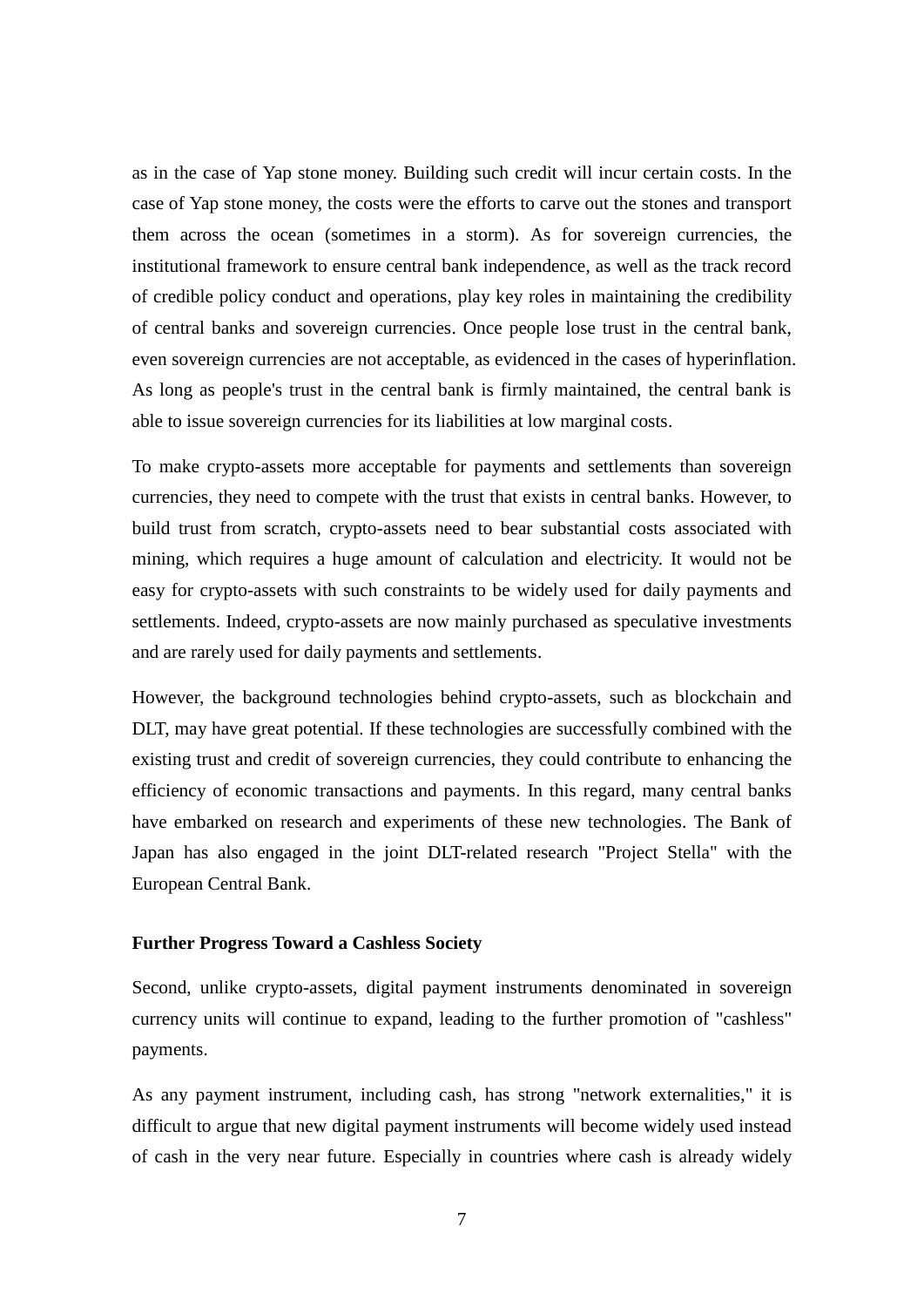used, it would take time for digital payment tools to overwhelm cash and to be widely used instead. Moreover, especially in countries with low interest rates, strong demand for cash for the storing of value could persist, and consequently the outstanding amount of cash in circulation would not decrease despite the growth of cashless and digitized payment instruments at the transaction level.

While the pace of progress varies across countries and regions, the general trend of the growth of cashless and digitized payment instruments is expected to continue, due to the following reasons.

First, as the core value of money rests with credit and not with its materials, money does not have to take the form of physical metal or paper. In the Yap Islands, even the invisible stone money deep down in the ocean functioned as money. It is therefore not surprising to find that digitalized data without physical form can function as money. Paper, which has been widely used as the material of money, is undoubtedly one of the greatest inventions of humanity, in a sense that it can "record," "convey," and "display" information and data (hence paper has been widely used as a medium of money and securities). These days however, information and data can now be recorded and conveyed through digital technologies, and displayed on smartphones and PC screens more easily.

Second, along with technological innovation and the developments of digital trade, cashless payments have already improved people's daily lives in many aspects. For example, the spread of e-money train cards and ETC cards has substantially eased congestion at ticket vending machines and toll gates in Japan. There are various hurdles in the process of transitioning from cash to digital payment instruments. Nonetheless, once people come to realize the benefits of digital payment instruments, such as eliminating the need to queue for payments, people will never come back to cash, and the movement from cash toward digital payments can be accelerated.

Third, data, as the "oil of the 21st century," is increasing in its importance, as new assets which can create added value, digital payment instruments, are now gaining great attention also in this respect. Indeed, digital payment instruments are able to record and convey much more data and information than paper attached to economic transactions. In this regard, the data revolution itself may also become the driving force for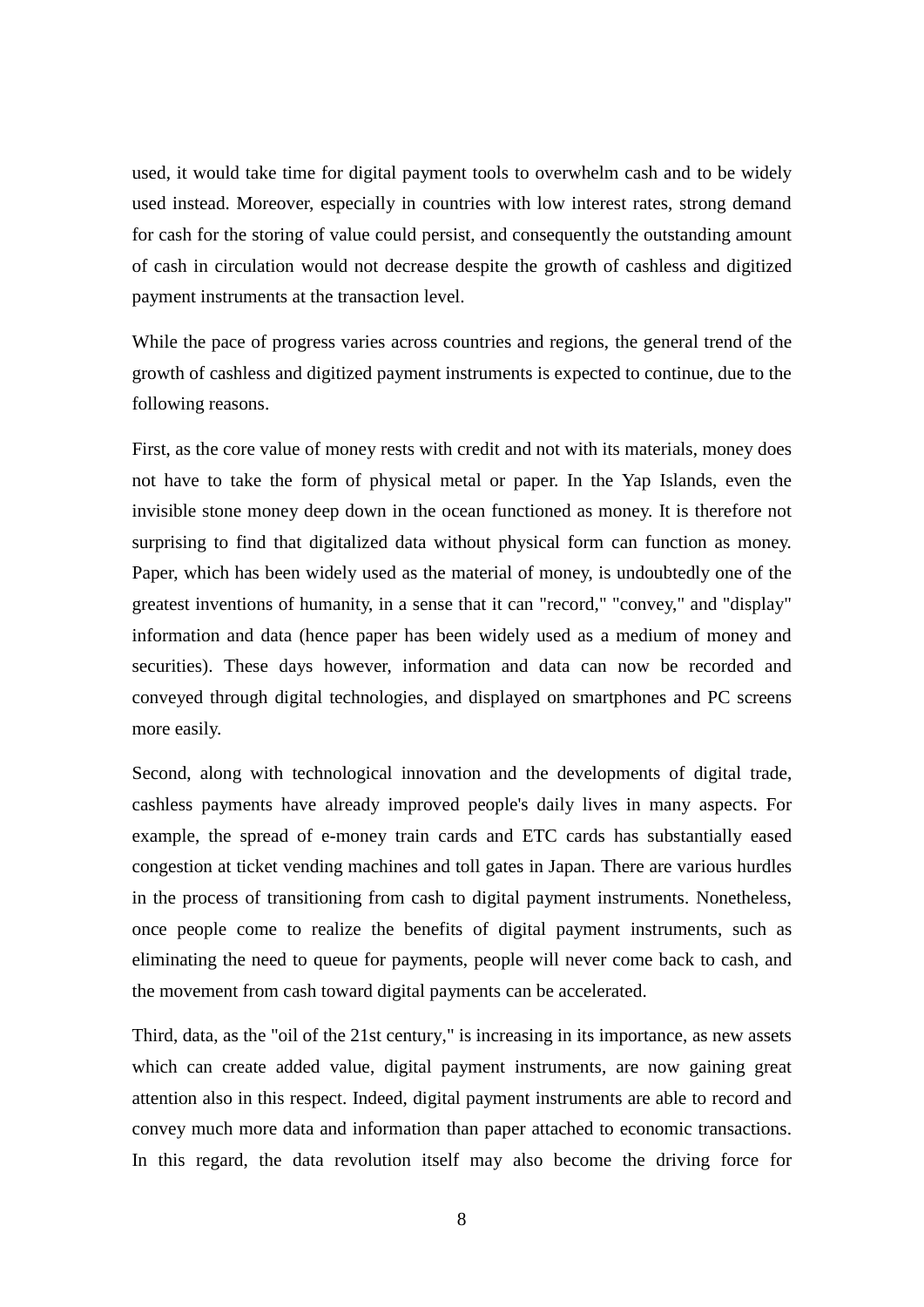promoting cashless payments.

#### **Money and Data are Getting Closer**

Third, money and data will become more interlinked and closer to each other.

Most economic transactions are accompanied by payments and settlements. Digital payment instruments, unlike cash, can carry much more detailed data such as who buys what, when and where. Now many giant IT firms, known as BigTechs, have embarked on providing cashless payment services at low cost or sometimes for free. These firms tend to use payment services as a platform to collect big data, and utilize these data for a variety of businesses. In such businesses, users provide their own data, instead of paying monetary fees, in exchange for the use of these services.

Likewise, firms which offer discounts to customers using e-commerce or loyalty cards, virtually purchase their data. Customers, who use these rewards to purchase a variety of goods and services, exchange their own data for money-like purchasing power. As the development of cashless payments accelerates the accumulation and utilization of customer data, money and data will be more and more interlinked and become closer to each other.

The advancement of digital information technologies enables digital money to serve as a medium of exchange of information and data. Indeed, digital payment instruments can store and convey various types of information and data, and which are not limited to value data. On the other hand, for the users of digital payment instruments, how to ensure privacy and anonymity is becoming a big challenge. In such an environment, money in the future will be required to strengthen its function to manage or limit the data and information attached to it, reflecting merchants' and customers' requests. For example, firms are now trying to collect useful customer information by offering discounts or rewards to customers who newly acquire loyalty cards, or provide additional information such as their age, hobbies and other characteristics in e-commerce transactions. As such, various companies will continue making efforts to collect customer information through providing economic incentives when payments or settlements are being made. On the other hand, customers will require digital payment instruments to protect their rights and privacy by separating sensitive data or limiting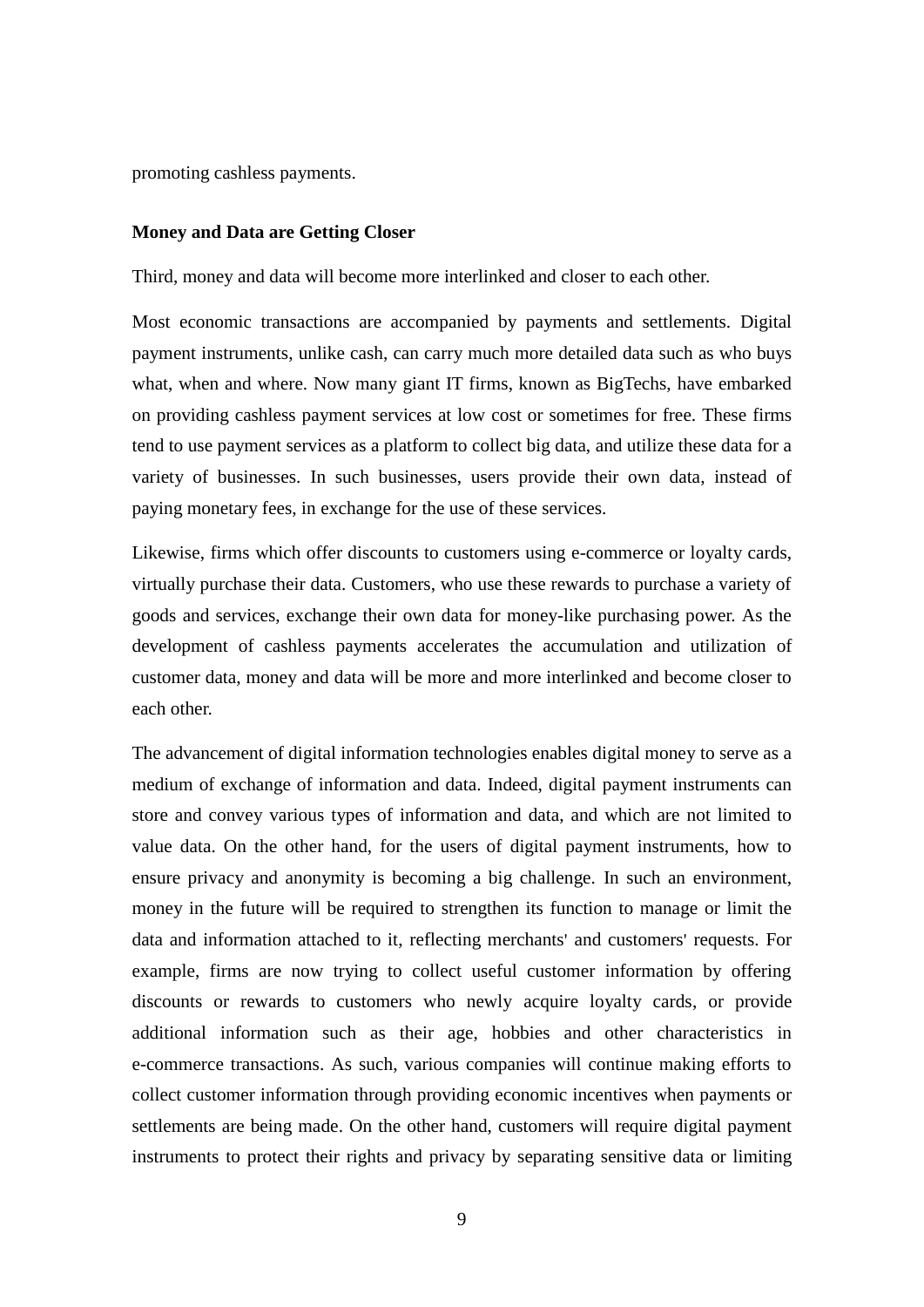the use of it.

Also, stronger links between money and data are expected to influence the economy and financial structures in various ways.

For example, global IT innovation and data revolution have enabled firms to have the opportunity to purchase customer data through offering discounts and rewards. Since these discounts and rewards are usually subtracted from the sales prices of goods and services, IT innovation and data revolution might work as downward forces to general prices measured by traditional statistics in many countries.

Also, commercial banks have so far been providing both payment services and credit intermediation services by making use of deposits as a core. On the other hand, IT firms and e-commerce firms, which have newly entered financial services, provide a variety of services including financial ones, by making use of big data and platforms for collecting data as a core. As such, stronger links between money and data are expected to alter the structure for providing financial services.

Firms and individuals, which are users of financial services, can be regarded as bundles of information and data. Firms provide their own information and data, regarding their strength and the risks and returns of their businesses, to financial institutions, and then receive financial services such as loans. As such, financial services are inherently a series of information processing. IT innovation will encourage financial service providers to function also as "information banks" or "data banks," which keep customers' data and information, protect it, and make effective use of it to provide the best possible services to satisfy customers' needs. Also in this respect, financial service providers are more required to take appropriate measures for protecting data security and privacy for customers.

Moreover, recently more and more non-bank entities have entered financial services. They often provide their own liabilities as payment instruments. Financial authorities are now asked to consider how they should monitor and deal with these non-bank entrants, and what kind of frameworks should be prepared for them. This issue is ultimately linked to the issue of how to define banks.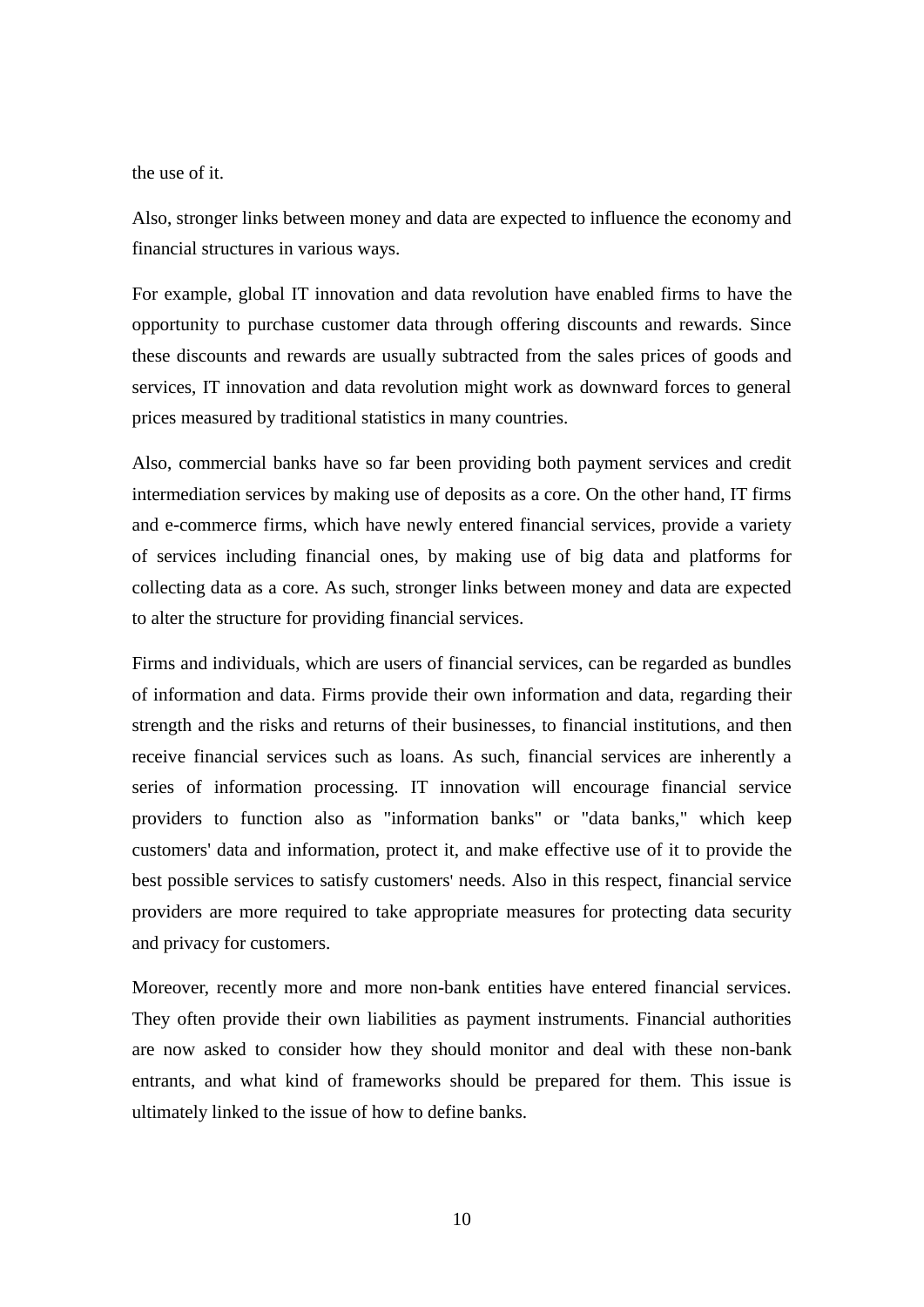#### **Rationales of Two-Tiered System**

Fourth, the two-tiered system consisting of the central bank and private entities such as commercial banks will be maintained.

Regarding the debates on central bank digital currencies, some in academia see their benefits also in terms of overcoming the zero lower bound of nominal interest rates, in addition to their enhancing the efficiency of economic transactions and their payments. Moreover, some argue that if central bank digital currencies completely replace demand deposits issued by commercial banks, deposit insurance and central banks' lender of the last resort functions may become unnecessary, since commercial banks will not perform the function of maturity transformation any more. They believe that the issuance of central bank digital currencies would contribute to financial stability. In this respect, such arguments are very similar to the idea of "narrow banking" proposed decades ago.

Nonetheless, there remain many issues to be assessed before evaluating whether the issuance of central bank digital currencies could contribute to enhancing the effectiveness of monetary policy and financial stability.

Regarding the effectiveness of monetary policy, if we want to overcome the zero lower bound of nominal interest rates, we need to completely eliminate cash. Even if we lower the interest rates on central bank digital currencies below zero, the fund shift from them into cash will occur as long as cash is used. Nonetheless, if the central bank abolishes cash, which is widely used, it would make payment and settlement infrastructures inconvenient. Moreover, cash has its own resiliency as a payment instrument, since it does not rely on the electricity supply. Indeed, cash was effectively used even during the large-scale blackout on the island of Hokkaido which was caused by the earthquake in September. Since the central bank's duty is to contribute to economic society by providing efficient infrastructure for payments and settlements, abolition of cash at this stage is not an option.

Also, the central bank needs to carefully consider the possible impacts of central bank digital currencies on financial stability and financial intermediation, especially if they could substitute for not only cash but also bank deposits.

For example, if the central bank issues its own digital currencies to the general public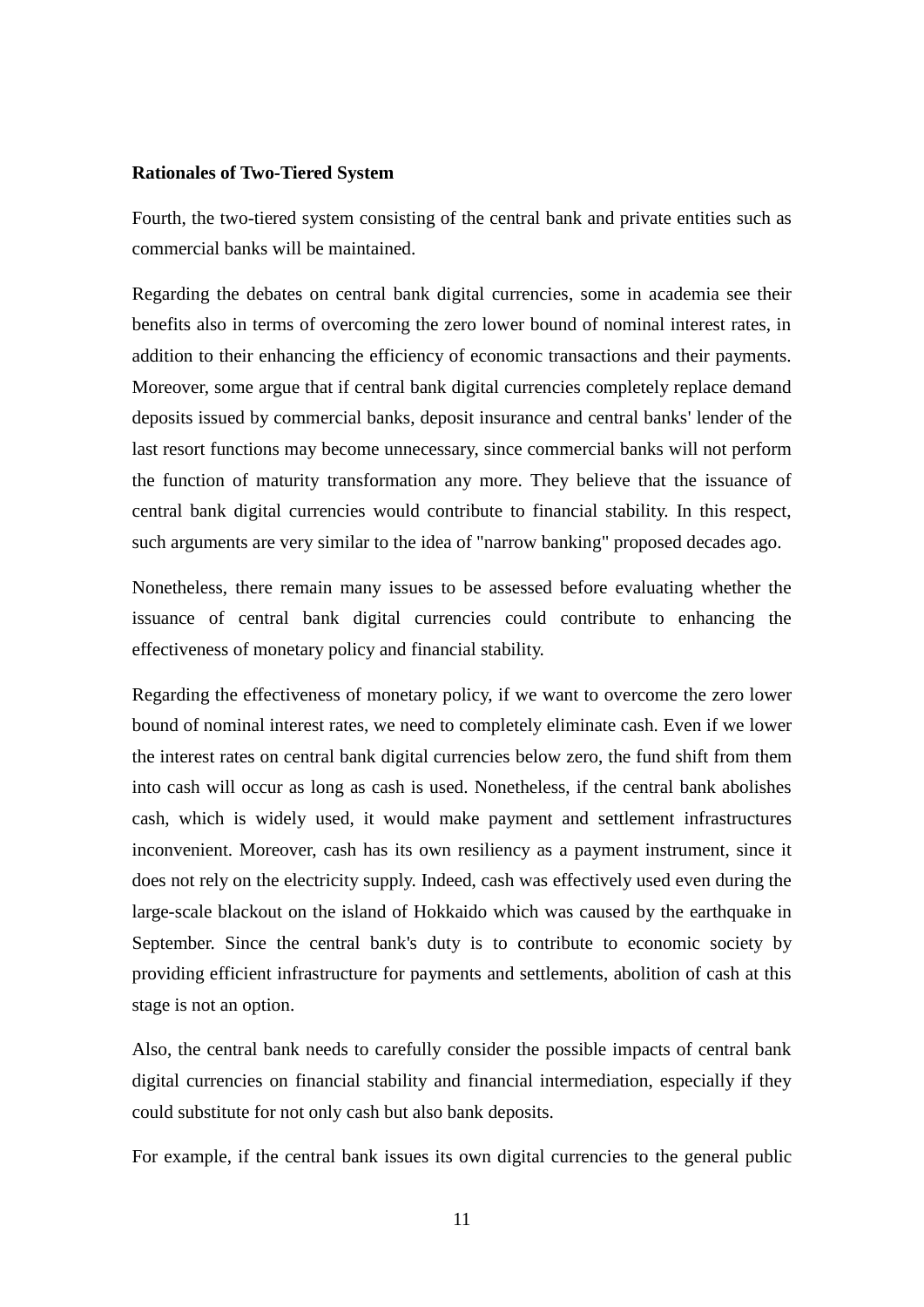and makes them accessible through mobile instruments, stresses in the banking system might cause a "digital bank run," in which people move their funds from deposits to central bank digital currencies. In cases of traditional bank runs, depositors physically come to bank branches to withdraw their deposits. On the other hand, in the situation of digital bank runs, since people can easily move their funds without even go to a bank branch, liquidity problems could accelerate very rapidly.

Moreover, if central bank digital currencies replace not only cash but also bank deposits, they could squeeze banks' credit intermediation and influence the supply of credit to the economy. In other words, the issuance of central bank digital currencies could make the existing two-tiered system into a single tiered system if they replace bank deposits. Nonetheless, a single tiered system may have disadvantages, especially in terms of the allocation of financial resources to support economic growth led by private initiatives.

We may need to consider this issue also from the viewpoint of effective use of information and data. In the current two-tiered system, the central bank does not obtain the detailed data attached to people's daily transactions. In other words, the use of those data is primarily at the disposal of private entities. Meanwhile, the central bank can obtain the data necessary for maintaining overall payment and settlement stability through operating large-value payment systems.

In this regard, if the issuance of central bank digital currencies transforms the current two-tiered system into a single tiered system, it could also influence the private sector's use of information and data attached to payments and settlements. Also, from the perspective of efficient use of information and data related to payments and settlements, the current two-tiered system consisting of the central bank and private entities may have some advantages and rationales.

The Bank of Japan does not have a plan to issue its own digital currency that can be widely used for payments and settlements at this juncture. Meanwhile, there are some central banks which are seriously considering whether they should issue digital currencies. According to their official statements they see the potential value of central bank digital currencies for enhancing the efficiency of transactions or providing risk-free payment instruments to the general public. None of them aims to replace bank deposits with central bank digital currencies. Viewing also these developments, I think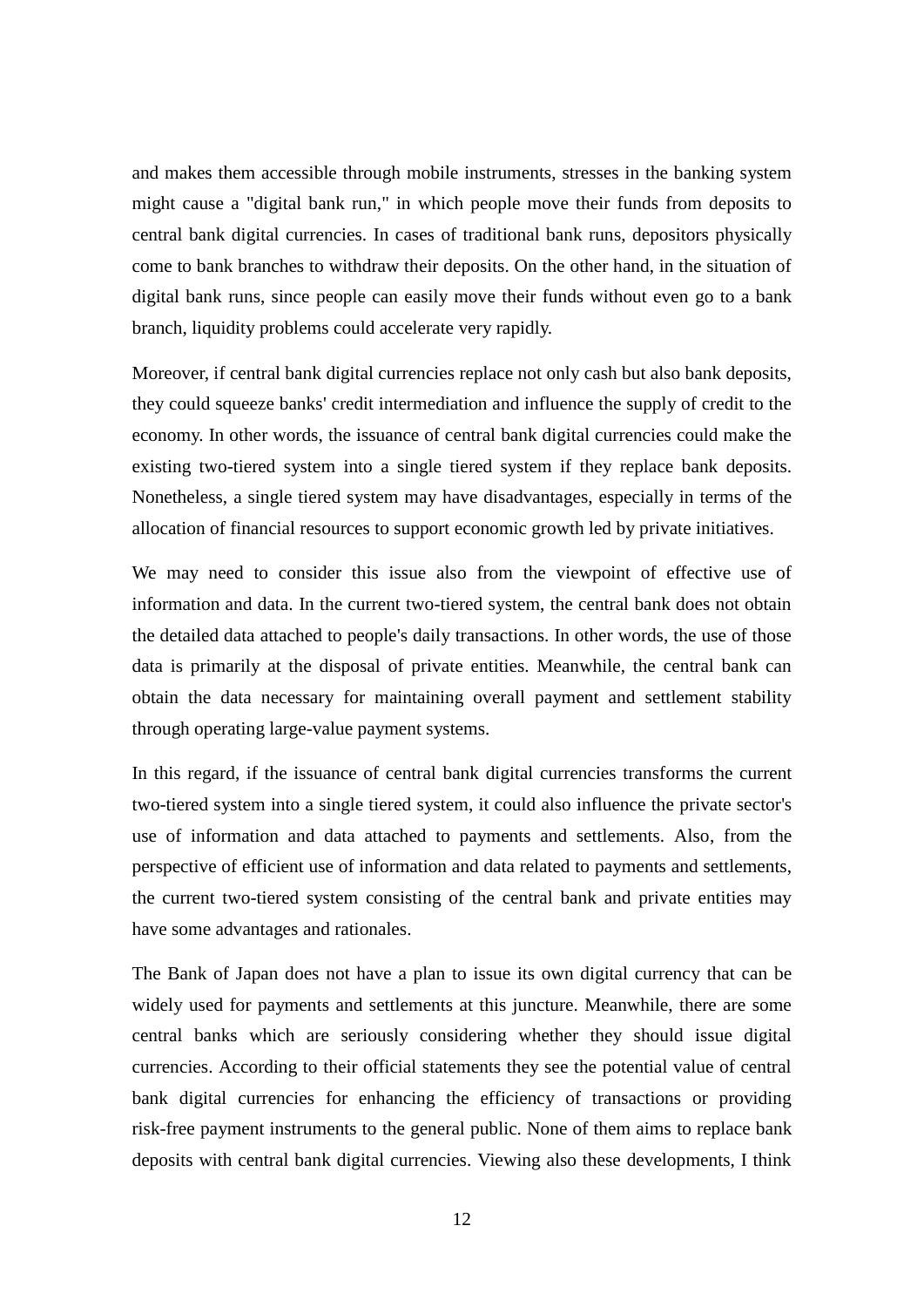that the current two-tiered system, which is based on the central bank and private entities, is likely to be maintained even with the progress of digitization, although the characteristics of private entities may change.

#### **The Roles and Functions of Central Banks**

Fifth, even if digitization progresses, and cashless payments become more widely used, monetary policy and the lender of last resort functions of central banks are likely to remain effective.

First, let me elaborate on the possible impacts of cashless payments on monetary policy.

One imaginable case is that crypto-assets, which are not denominated by sovereign currency units, become widely used for daily payments and settlements instead of domestic sovereign currencies. Theoretically, this situation is similar to "dollarization," where foreign currencies are widely used instead of domestic currencies, and the effectiveness of monetary policy could be substantially impaired. Nonetheless, crypto-assets are unlikely to be widely used for daily payments and settlements, as previously discussed.

The second case is that cashless payment instruments are issued as the liabilities of banks or they issue instructions to transfer bank deposits. In this case, the effectiveness of monetary policy may not be impaired. Indeed, there have emerged many payment instruments in this category such as checks and credit cards, but the effectiveness of monetary policy has not substantially been affected by them.

The third case is that non-banks, which are different from incumbent banks, provide their liabilities denominated in sovereign currency units as payment instruments for wider use. Indeed, payment instruments in this category are growing rapidly worldwide, as shown in the cases of AliPay and WeChatPay in China and M-Pesa in Kenya. These instruments are similar to cases in which non-bank entities provide large-scale netting services.

There are several new issues regarding these instruments. For example, the growth of these new instruments might cause fluctuations in velocity of monetary aggregates, which are the sum of banks' liabilities in principle, and further destabilize the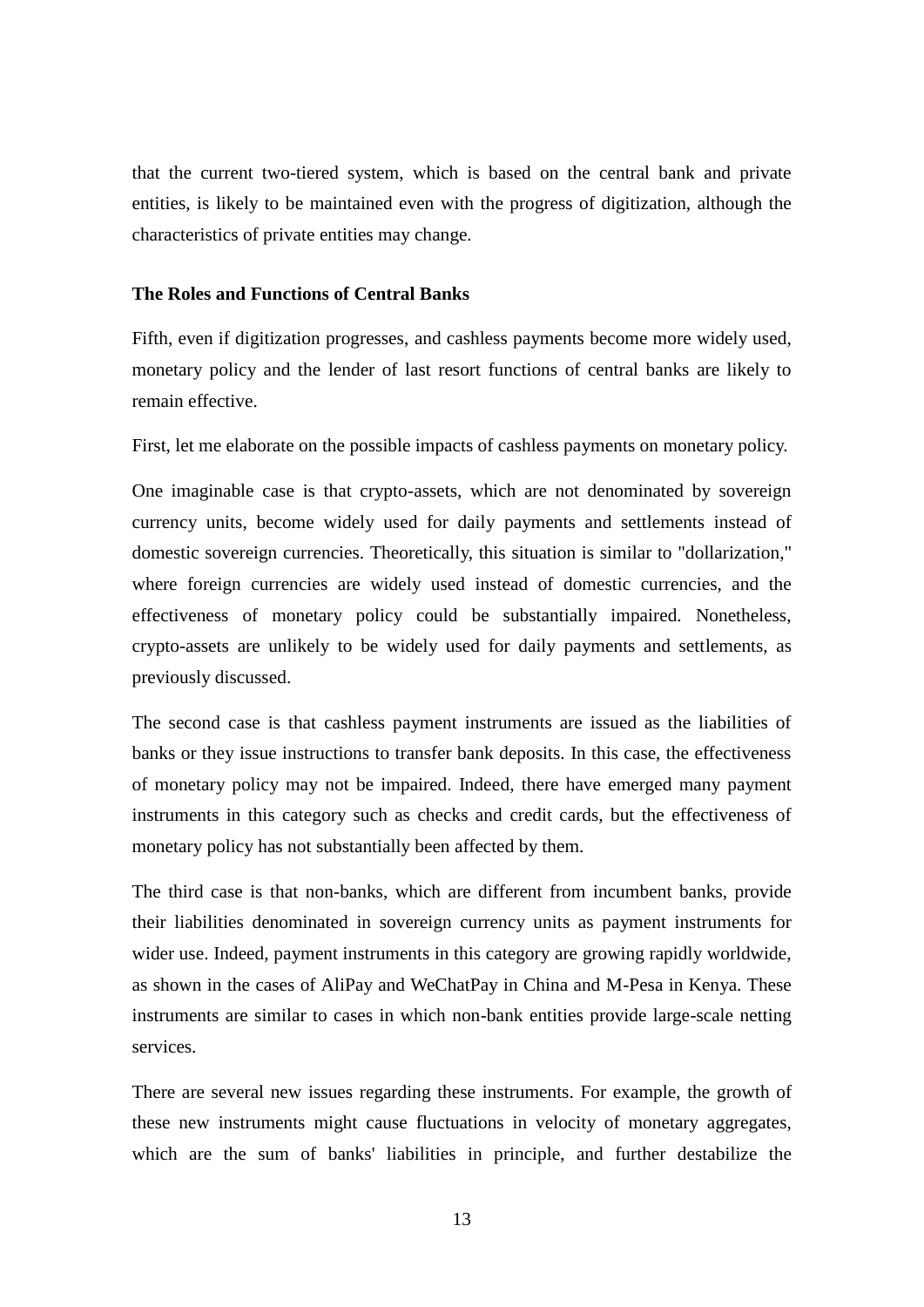relationship between monetary indicators and economic activities. Moreover, financial authorities and central banks will be required to consider how they should monitor the activities of these non-bank entrants in payment and settlement services in order to maintain payment, settlement and financial stability. Nonetheless, these issues are manageable, at least theoretically, through the review and refinement of statistics, institutional frameworks and the way to conduct monetary policy.

In sum, the possible impacts of cashless payments on monetary policy are manageable, and monetary policy will remain effective in the era of digitization.

Also the lender of the last resort function of central banks will still be needed if the current two-tiered system is maintained, and private entities continue playing the role of maturity transformation. Moreover, as long as domestic sovereign currencies are widely used for payments and settlements, central banks' provision of sovereign currencies would continue to be effective in alleviating liquidity problems.

At the same time, due to the recent increase in new entrants, the players in payment and settlement services have become much more diversified than before. In these environments, central banks are required to consider how they should work with them and monitor their activities, in order to maintain payment, settlement and financial stability.

In addition, more data are being accumulated by financial businesses, and various new instruments, such as mobile phones and tablets, are now used to access financial services. The tactics of cyber-attacks are becoming increasingly sophisticated. In these environments, it is becoming more important to take sufficient measures in terms of data security and resiliency against cyber-attacks. Central banks are required to deal with these issues in an appropriate manner.

## **V. Closing Remarks**

This is my current "best effort" to predict the future of money. I would like to summarize my prediction as follow.

Although it is very unlikely that crypto-assets are widely used for payments and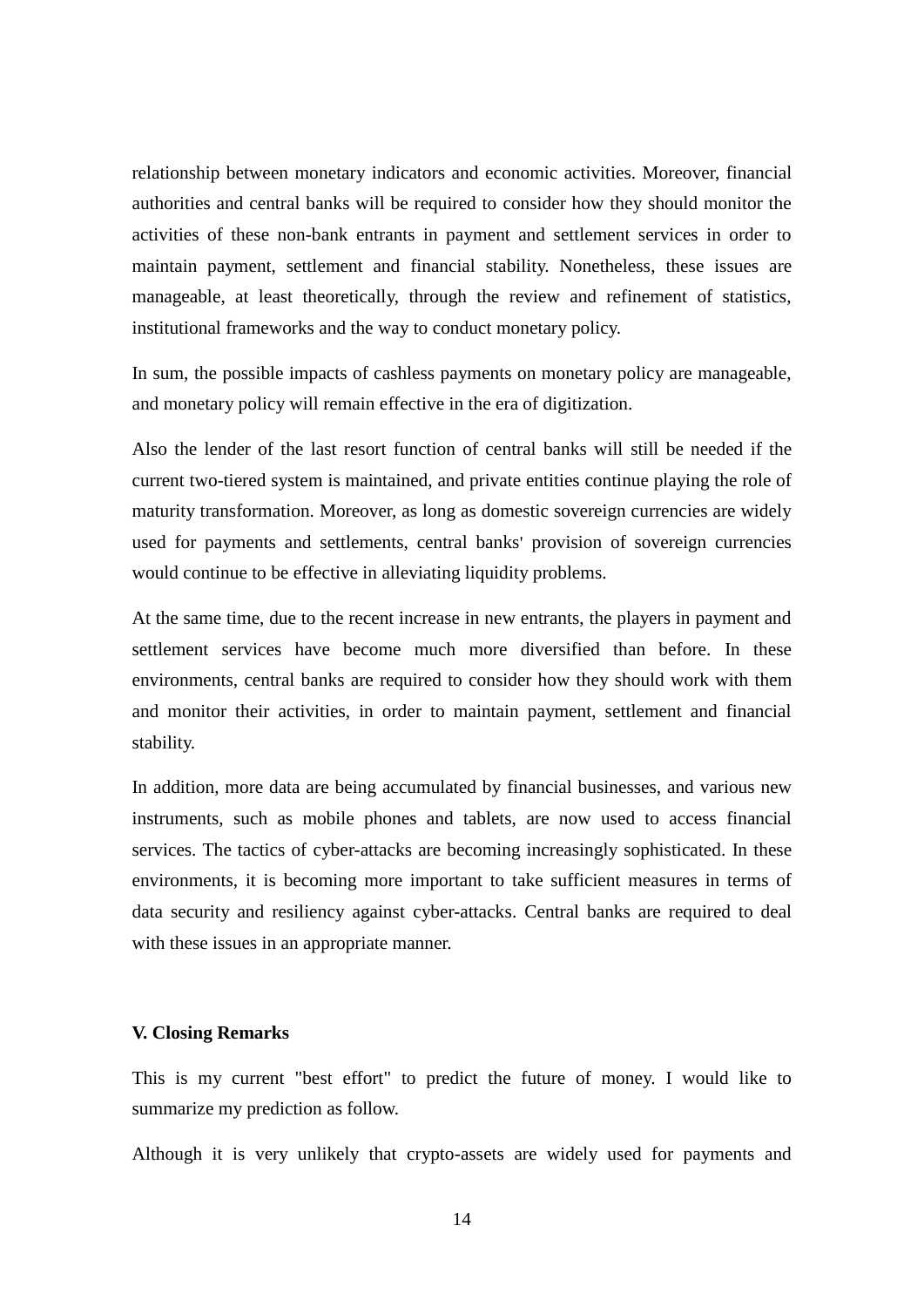settlements, digitized cashless payment instruments will continue to grow and be more widely used. In accordance with such a trend of digitizing payments, money will also play a greater role as a medium of information and data. The link between money and data will be strengthened further, and the closer link between them will influence the structure of financial services and the economy. Meanwhile, the two-tiered system consisting of the central bank and private entities will be maintained, and monetary policy and the lender of last resort function of central banks will remain effective.

Having said that, I have one important reservation. The views I have just shared with you will probably only last for two to 30 years at the most. There is no clear scientific basis for the maximum duration of 30 years, but some in academia argue that the "technological singularity" will occur in 2045, which is 27 years later from now. Unfortunately, I do not have sufficient knowledge to determine the adequacy of this specific figure. What I would like to emphasize here by referring to this figure is the astonishing speed of IT innovation.

In 2008, which was only a decade ago, we were in the midst of the global financial crisis. At that time neither crypto-assets nor blockchain existed. Devices like iPhone and Kindle, as well as businesses in the sharing economy, were still in their very early stages. Neither the "Like button" of Facebook nor Instagram had yet to appear.

Since then the number of smartphones has sky-rocketed. During this decade IT firms such as "GAFA" of the United States and "BATJ" of China have grown very rapidly, are now top global firms in terms of market capitalization, and are now also entering the financial business. No one in 2008 could surely have expected these developments. Now, smartphone apps, digitized books, the "Like button" of Facebook and "instagramable" photos are deeply embedded in people's daily lives, but all of them have developed very rapidly within this decade. In view of these developments, it would be safer to expect that the changes in the coming 10 years would be more rapid and drastic than those that have occurred in the last 10 years.

How will the advances of quantum computing and artificial intelligence change financial services, the economy and society in the future? To address this question, we need to continue our efforts to keep up with fast and on-going innovation and evolution. As a thought experiment, we can even imagine the case in which money will no longer